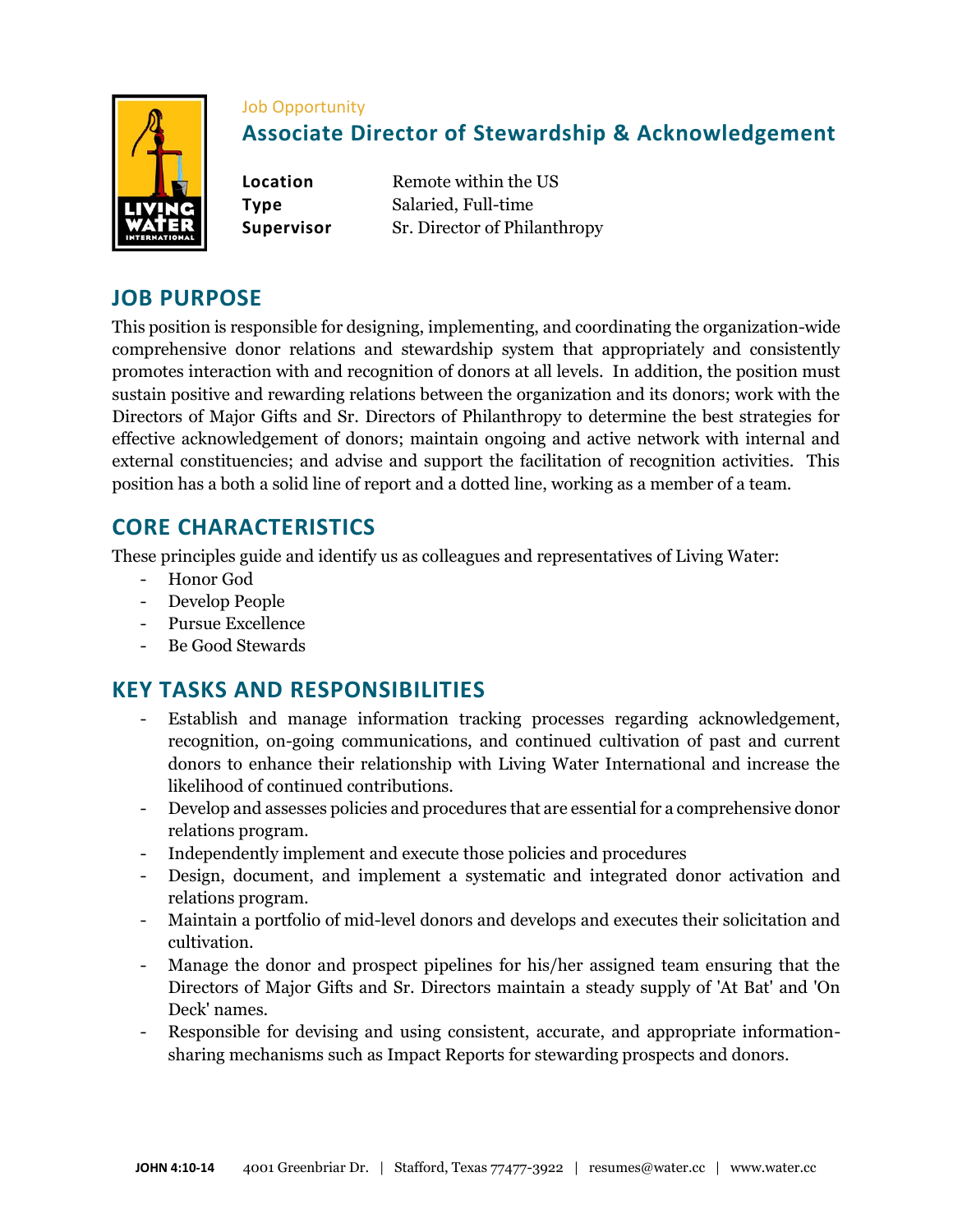- Proactively support the stewardship responsibilities of the Directors of Major Gifts by assisting them in establishing and coordinating individualized stewardship plans for donors.
- Work collaboratively with the team to compose letters, compile appropriate invitation lists, engage featured program participants, create programs, and provide program materials, prepare program scripts and participant remarks (as needed) and create and/or obtain donor awards and recognitions.
- Coordinate with the assigned Sr. Director of Philanthropy to maintain consistent contact with the most significant donors.
- Oversee the creation of the annual report in collaboration with the Marketing & Communications Team is it relates to donor recognition.
- Draft annual donor solicitation appeals.
- Draft donor acknowledgment letters.
- Provide writing and editorial support for the organization's stewardship and donor communications efforts, such as gift agreements or letters of intent, gift renewal letters, special communications, and stewardship plans.

# **EDUCATION / EXPERIENCE / SKILLS**

- Bachelor's degree required or 5 years relevant experience
- Minimum of 4 years donor relations experience
- Major Gift solicitation experience preferred
- Strong management, planning, and project management skills related to monitoring progress to goal, developing plans and timelines, and measuring success for multiple donor portfolios
- Experience working with sophisticated donors and prospects, and strong skills in interpersonal relations and communications in all modes.
- Experience managing a donor database or CRM, including gift processing staff, processing systems, reporting, and financial reconciliation.
- Microsoft Office proficiency required
- Experience working with high-level volunteers
- Ability to work collaboratively in a mission-driven, team-oriented department
- Strong planning and organizational skills

### **More about Living Water**

Living Water International exists to demonstrate the love of God by helping communities acquire desperately needed clean water and to experience "living water"—the gospel of Jesus Christ—which alone satisfies the deepest thirst. We mobilize churches and communities through water access, sanitation, and hygiene (WASH) interventions to increase the physical, spiritual, and social wellbeing of the most vulnerable in communities around the world. With over 300 global staff, we currently work in 18 countries and have provided access to safe water to nearly 6.5 million people.